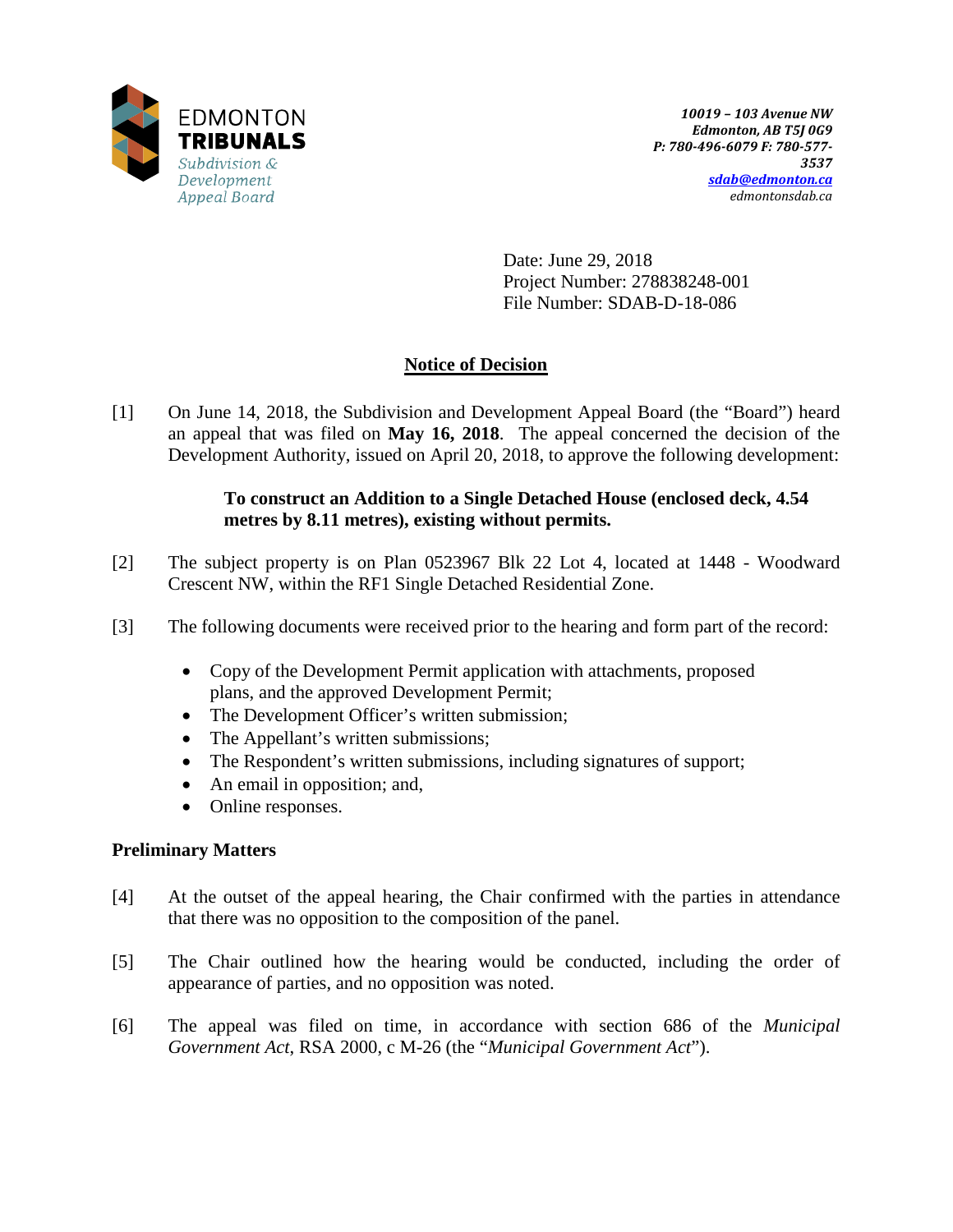#### **Summary of Hearing**

- *i) Position of the Appellant, Mr. D. Lammie:*
- [7] Mr. Lammie presented photographs which were referenced to illustrate that the proposed existing addition to the house is a sunroom structure attached to the house. He submitted that his property is most impacted because the rear yard backs onto the subject site.
- [8] He noted that the approved variance in the rear setback is significant because it results in a deficiency of 3.8 metres.
- [9] The variance power of the Development Officer is limited by section 11.4 of the *Edmonton Zoning Bylaw* to cases of unnecessary hardship or practical difficulties peculiar to the use, character, or situation of land or a building which is not generally common to other land in the same zone. However, it was his opinion that there is nothing unique about the house or lot in question that would justify the required variance. Neighbouring properties have been developed within the building pocket and have not required significant variances to the development regulations.
- [10] The requested variance has a significant visual impact because it reduces the amount of separation space between the house on the subject site and his house.
- [11] Mr. Lammie submits that the addition is a large, tall structure that was used by the previous owners almost year round. It visibly blocks views, amplifies noise and is not aesthetically appealing. Conversations and music within the covered deck are amplified to the point that it can be heard inside neighbouring houses. Part of the noise issue can be attributed to the design of the structure and part can be attributed to the location being too close to neighbouring houses. Approving the variance reduces the ability to utilize their property and negatively impacts property value. The structure is not visually pleasing because it contains large glass windows that are dirty during the summer months or frosted over during the winter months.
- [12] The addition also creates fire and safety hazards because there is a natural gas BBQ, natural gas heater and natural gas connection that are used inside the addition. This equipment is intended for outside use in a well ventilated area. This could potentially create a significant carbon monoxide risk as well as a fire safety risk for the residents, guests and the neighbourhood, especially because of the deficiency in the rear setback. There are also trees and shrubs located along the property line that increase the fire risk.
- [13] All houses located in the Wolf Willow Ridge neighbourhood are subject to strict architectural guidelines to ensure consistent and appropriate development within the neighbourhood. Each lot has a restrictive covenant on their land title that requires development to comply with the architectural guidelines.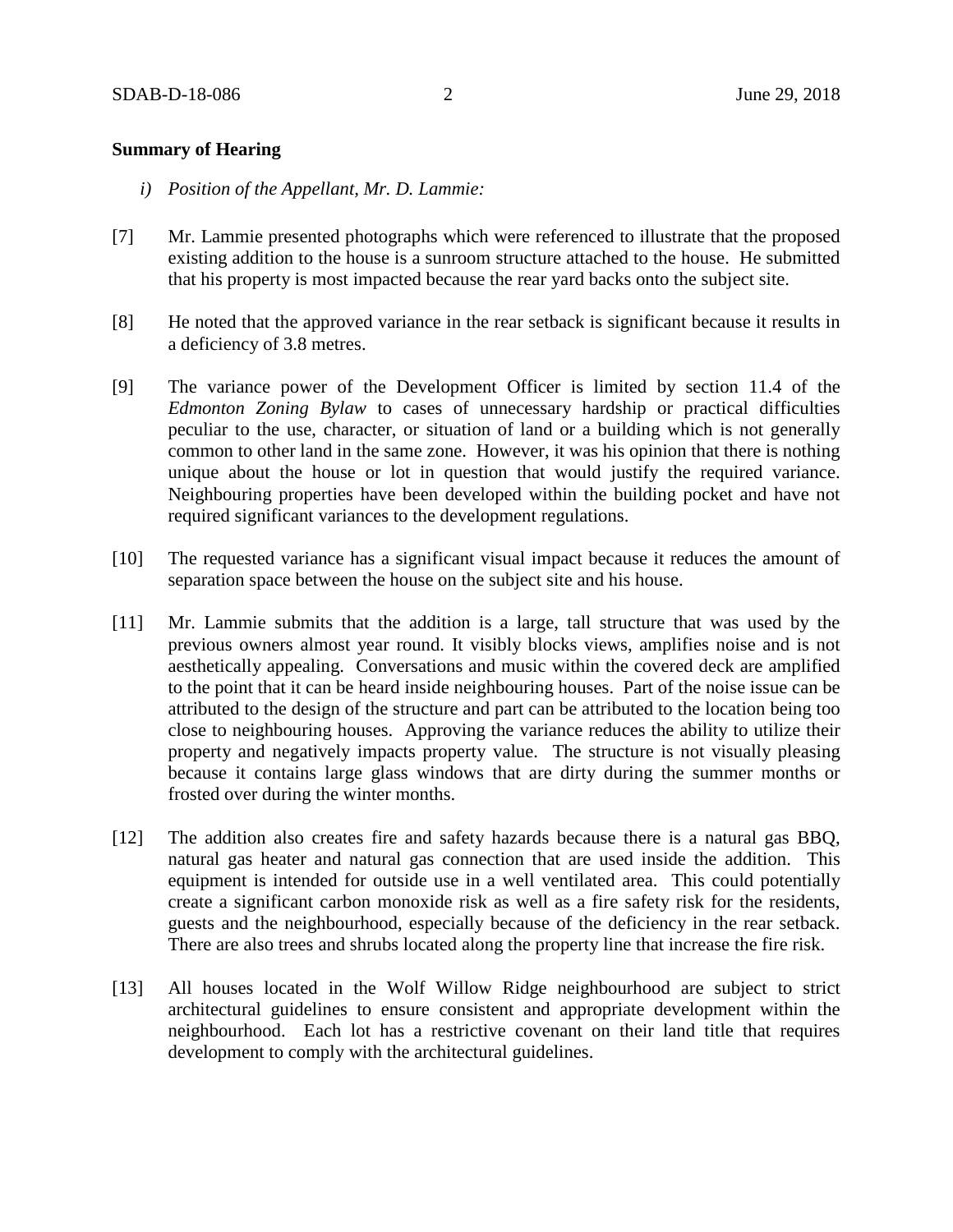- [14] With regard to the previous comments by the Appellant, the Chair advised the Appellant that the Board does not have jurisdiction to consider or rule on a restrictive covenant because that would be considered an error in law. The Board can only consider matters related to municipal permitting and public law.
- [15] It was Mr. Lammie's opinion that it was the responsibility of the property owner to ensure that a development permit was properly issued before commencing with construction.
- [16] The decision and justification to approve this development is an error in judgement on the part of the Development Officer because there is nothing unique or unusual about this lot, and allowing a variance in the rear setback will set a precedent for other developments in the neighbourhood.
- [17] Other neighbours have complained about excessive noise generated by the enclosed deck and one neighbour has expressed concern about the process followed by the City and the way that property owners are allowed to circumvent development regulations.
- [18] To this end, the Chair explained the test for the Board as set out in section 687 of the *Municipal Government Act* and asked the Appellant to explain how the proposed development will impact the amenities of the neighbourhood and materially impact the use, enjoyment and value of his property.
- [19] The Appellant explained that noise generated from the enclosed deck can be heard in his bedroom and rear yard, and the structure is visible from inside his house as well as the rear yard, which impacts the aesthetics and value. It was his opinion that the existence of the enclosed deck and reduced rear yard in the subject property will not be appealing to prospective buyers if the Appellant were to sell and he further added that this development is not characteristic of the neighbourhood.
- [20] Mr. Lammie provided the following information in response to questions from the Board:
	- a) There are some trees along the fence line on the subject lot as well as on his lot but they do not adequately screen the structure.
	- b) There are several other covered decks in the area but they are not enclosed, did not require variances, are built inside the building pocket and appear to be an extension of the house.
	- c) The materials used to construct the covered deck seem to amplify the noise directly into their house and bedroom that faces onto the structure.
	- d) An appraisal of their property has not been prepared by a real estate professional but friends who work in real estate have commented on the structure and its impact on their property value.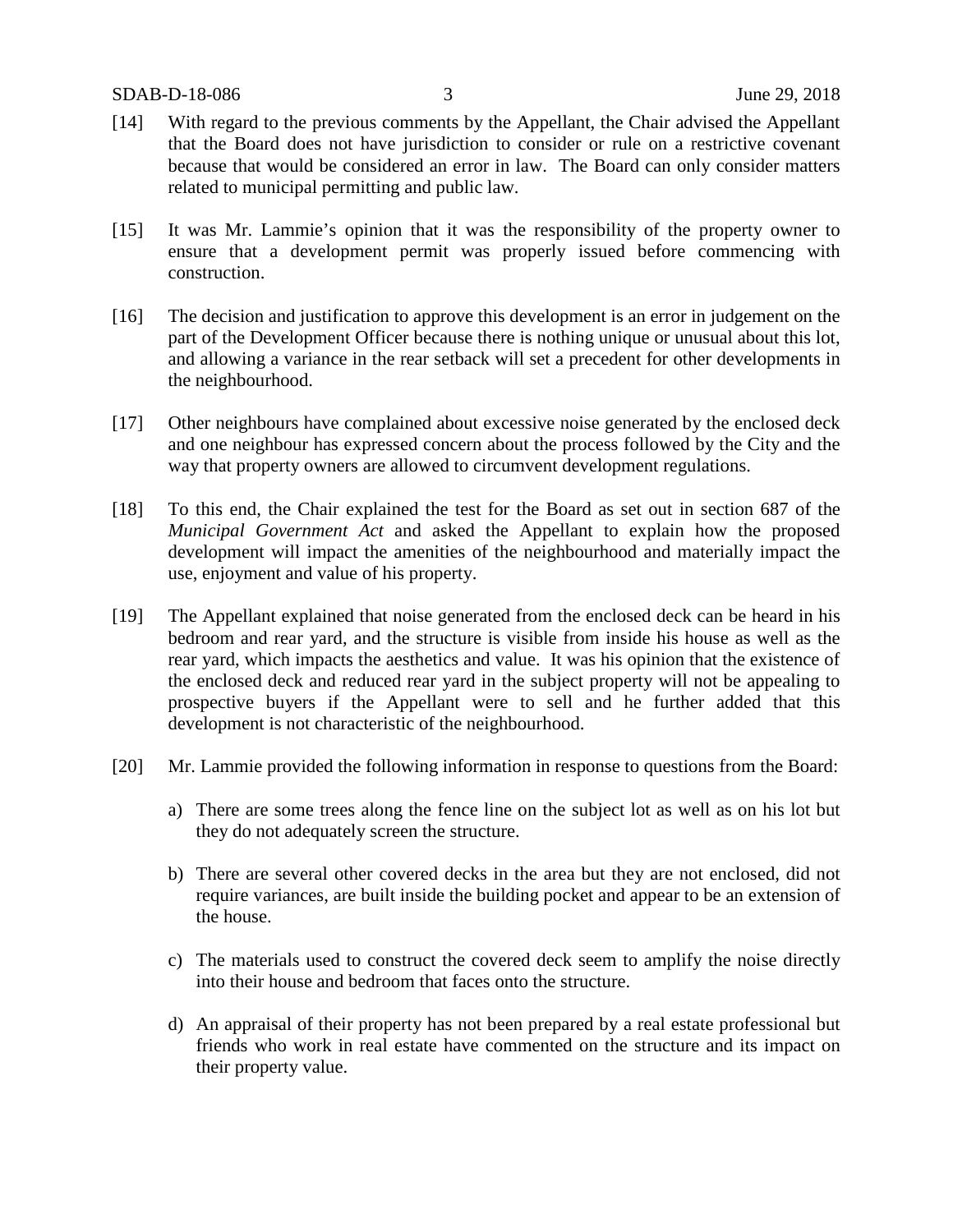- e) Asked why they had not made other complaints over the years the structure was existing, the Appellants stated that they were not aware that the structure was built without a development permit and tried to be good neighbours. However, when they received notice that the structure was not permitted, they took the opportunity to address their concerns.
- *ii) Position of the Development Authority, Mr. Y. Peng Qin*
- [21] The Development Officer provided a written submission but did not attend the hearing.
	- *iii) Position of the Respondent, the previous owner, Ms. A. Ovics-Sharon and Mr. D. Muscat, Legal Counsel:*
- [22] Mr. Muscat submits that the previous owners resided at this property for four years and hired a professional contractor to enclose their deck. The contractor assured the owners that all of the required permits had been obtained. They only learned that the structure did not have a development permit during the sale of their house.
- [23] The appeal notification period ended after the house was sold and the appeal was filed after the new owners took possession. If the sunroom has to be removed there will be implications for both the previous and current owners.
- [24] The appeal should be denied and the development permit issued because the sunroom does not unduly interfere with the amenities of the neighbourhood or materially interfere with or affect the use, enjoyment or value of neighbouring properties.
- [25] The previous owners discussed the details of the sunroom and the variance required with their immediate neighbours. All of them, except the Appellant, provided written support for the development. Notice was delivered to at least 20 other properties as identified on the notification map and to the Community League with no other objections raised.
- [26] The sunroom was installed approximately three years ago and the previous owners did not receive any complaints from the neighbours.
- [27] Based on this, the Appellant's claim that issuing the development permit with the required variance will materially affect the use, enjoyment and value of neighbouring properties is unfounded.
- [28] Mr. Muscat submits that a material affect must be identified not just an inconvenience or a dislike.
- [29] The sunroom was professionally built over an existing compliant deck. The structure, materials and design were approved by an Engineer. The sunroom has a polycarbonate roof, powder-coated aluminum frame, three-season windows and fiberglass mesh screens, which make it lightweight, secure and durable.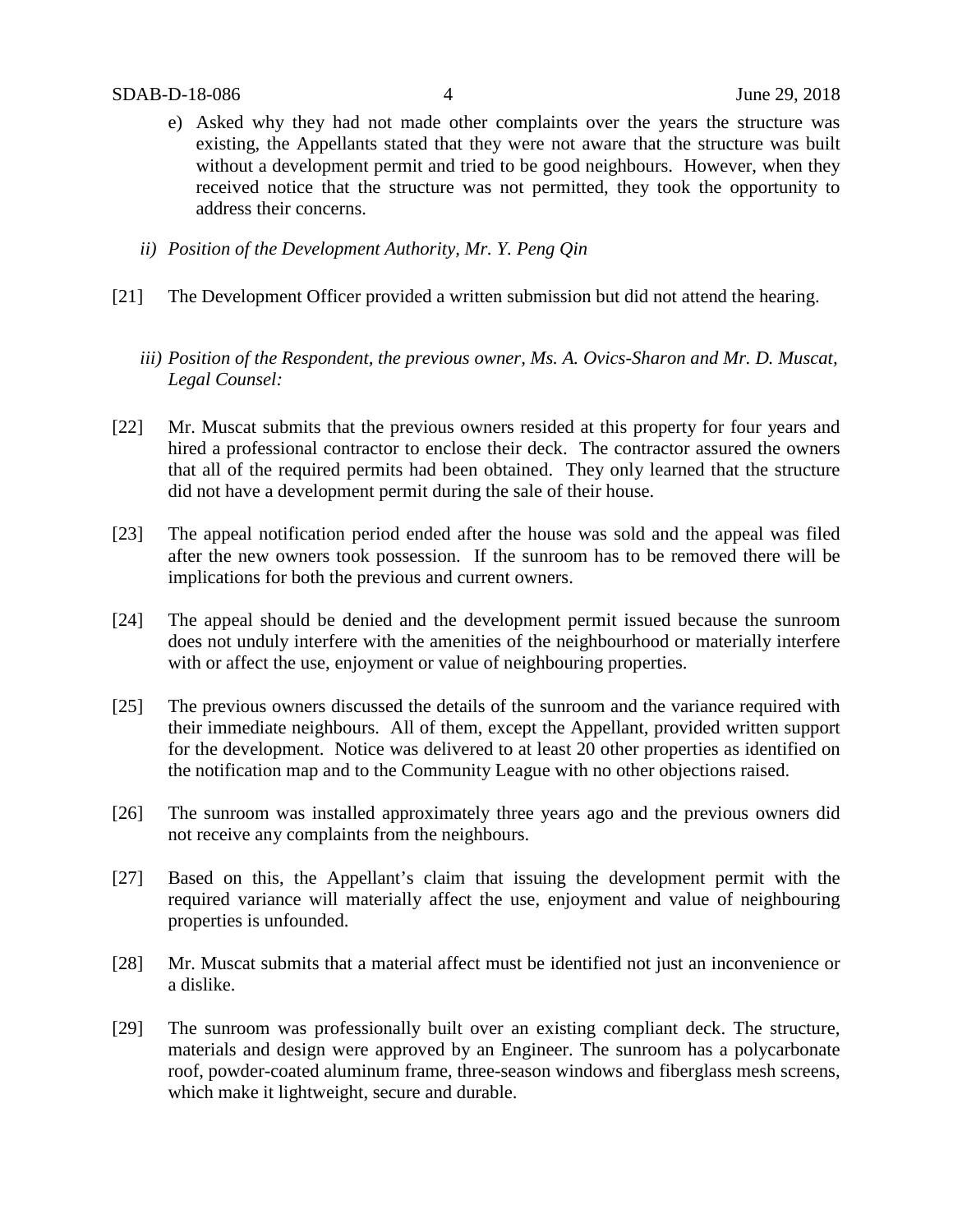- [30] The sunroom does not contain any wood or flammable materials, thus making it safe and non-hazardous to the home owners and surrounding neighbours. All of the doors and windows can be opened for adequate ventilation to accommodate the use of a BBQ and heaters. All of the building codes and regulations have been complied with and, therefore, the Appellant's concerns regarding fire and safety issues are unfounded.
- [31] The distance between the original deck and the rear fence has always been 3.71 metres. Enclosing the deck with transparent material should not negatively affect the use, enjoyment or value of neighbouring properties. The sunroom is an upgrade to the original deck because it adds privacy, reduces noise levels and compliments the aesthetics of the house.
- [32] The reduced rear setback is mitigated by a large fence, tasteful landscaping to separate properties and provide privacy.
- [33] The sunroom is completely transparent and does not cause reflections, massing, privacy or shading issues for neighbouring properties.
- [34] Use of the sunroom is limited to three seasons unlike a glass solarium or typical house addition that can be used year round.
- [35] The new property owners have submitted a letter of support because they want the sunroom to remain as it exists. They decided to purchase this home because of the existing sunroom. The new owners acknowledged the noise concerns raised by the Appellant and are willing to address any problems that may arise in the future.
- [36] The Appellant did not provide any evidence relative to the noise concerns. It was noted that none of the other neighbours ever raised concerns about the sunroom since it was installed. It was difficult to understand how the use of a sunroom can create more noise than the use of a deck that will remain even if the sunroom has to be removed.
- [37] The Development Officer noted that there was a practical difficulty for the property owners in this case because even though the lot area is over 750 square metres in size, the depth is only 31 metres, which is only one metre greater than the minimum required 30 metres in the RF1 Zone. The house was built 7.6 metres from the rear lot line. Therefore, enclosing the deck in a narrow rear yard requires a variance in the rear setback.
- [38] The Chair clarified that the Board is not bound by the variance test that applies to the Development Officer. The test for the Board is contained in section 687 of the *Municipal Government Act*.
- [39] Mr. Muscat reiterated that the appeal should be denied because the existing sunroom does not unduly interfere with the amenities of the neighbourhood or materially interfere with or affect the use, enjoyment or value of neighbouring properties.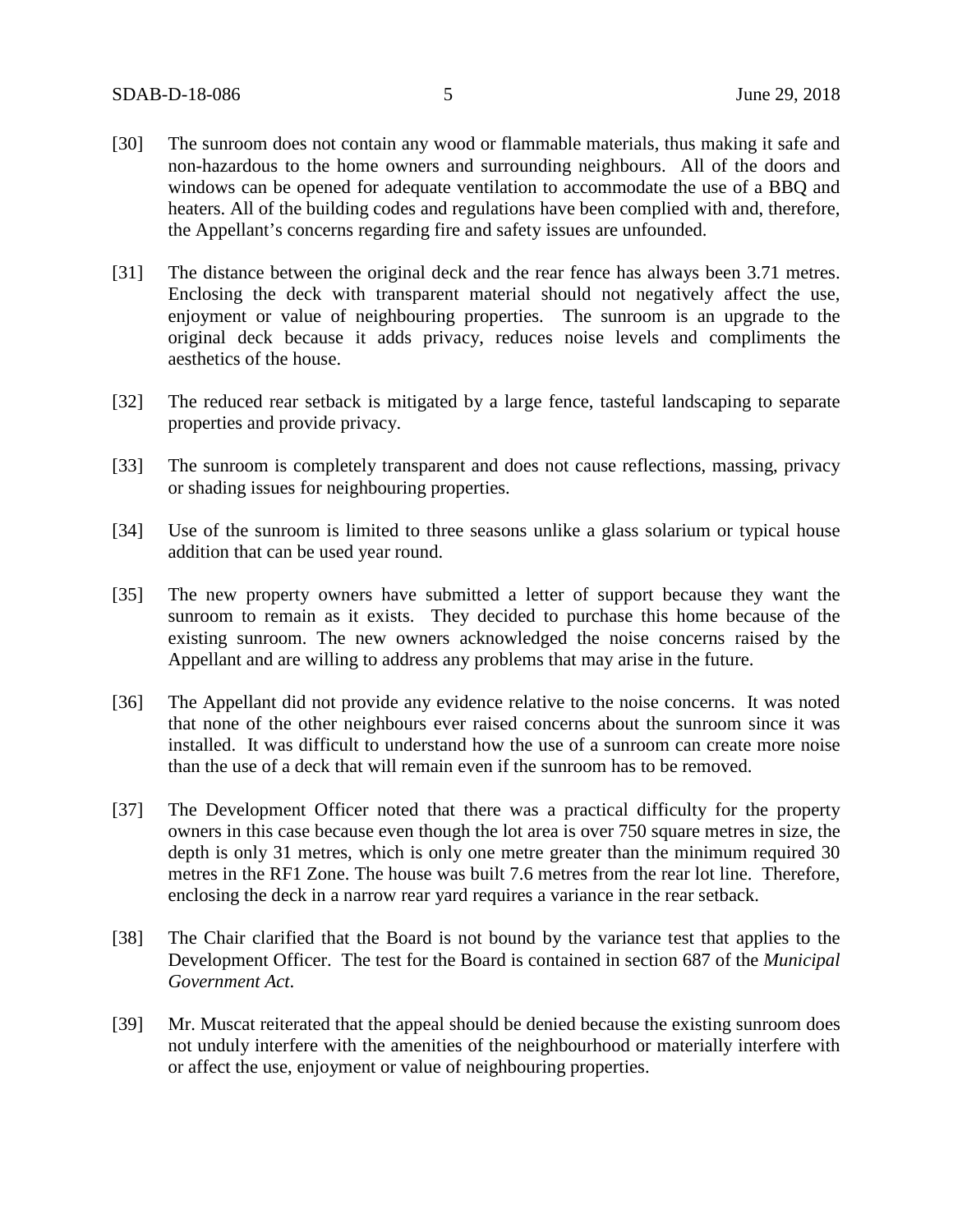#### SDAB-D-18-086 6 June 29, 2018

- *iv) Rebuttal of the Appellant:*
- [38] It was noted that one of the property owners who initially signed in support of the development rescinded their support and submitted a letter of objection. The Appellant believes that this conduct leads to some questions regarding the consultation process with neighbouring property owners.
- [39] The covered deck does not mute noise. Noise emanating from the structure can be heard inside their house even when the windows are closed.
- [40] Granting the variance could set a precedent for the development of similar structures in the neighbourhood. If this structure is approved it will remain with the property forever.
- [41] The previous owners used the structure for three seasons of the year and, therefore, it has much more impact than an uncovered deck only used during the warm weather months.

#### **Decision**

- [42] The appeal is **DENIED** and the decision of the Development Authority is **CONFIRMED**. The development is **GRANTED** as approved by the Development Authority.
- [43] In granting the development, the following variance to the *Edmonton Zoning Bylaw* is allowed:
	- 1. The minimum required Rear Setback of 7.5 metres as per section 110.4(10) is varied to allow a deficiency of 3.79 metres, thereby reducing the minimum required Rear Setback to 3.71 metres.

#### **Reasons for Decision**

- [44] Single Detached Housing is a Permitted Use in the RF1 Single Detached Residential Zone.
- [45] The enclosure of a compliant rear deck is considered an addition to a Single Detached House that requires a variance in the minimum required Rear Setback. In this case, the distance from the house (enclosed deck) to the rear lot line is 3.71 metres instead of 7.5 metres.
- [46] The Board considered and granted this variance for the following reasons:
	- a) The minimum Rear Setback requirement was established to provide sufficient amenity area in the Rear Yard. Based on a review of the photographic evidence provided, the subject lot is large enough to provide adequate amenity space in the Rear Yard even with the enclosed deck.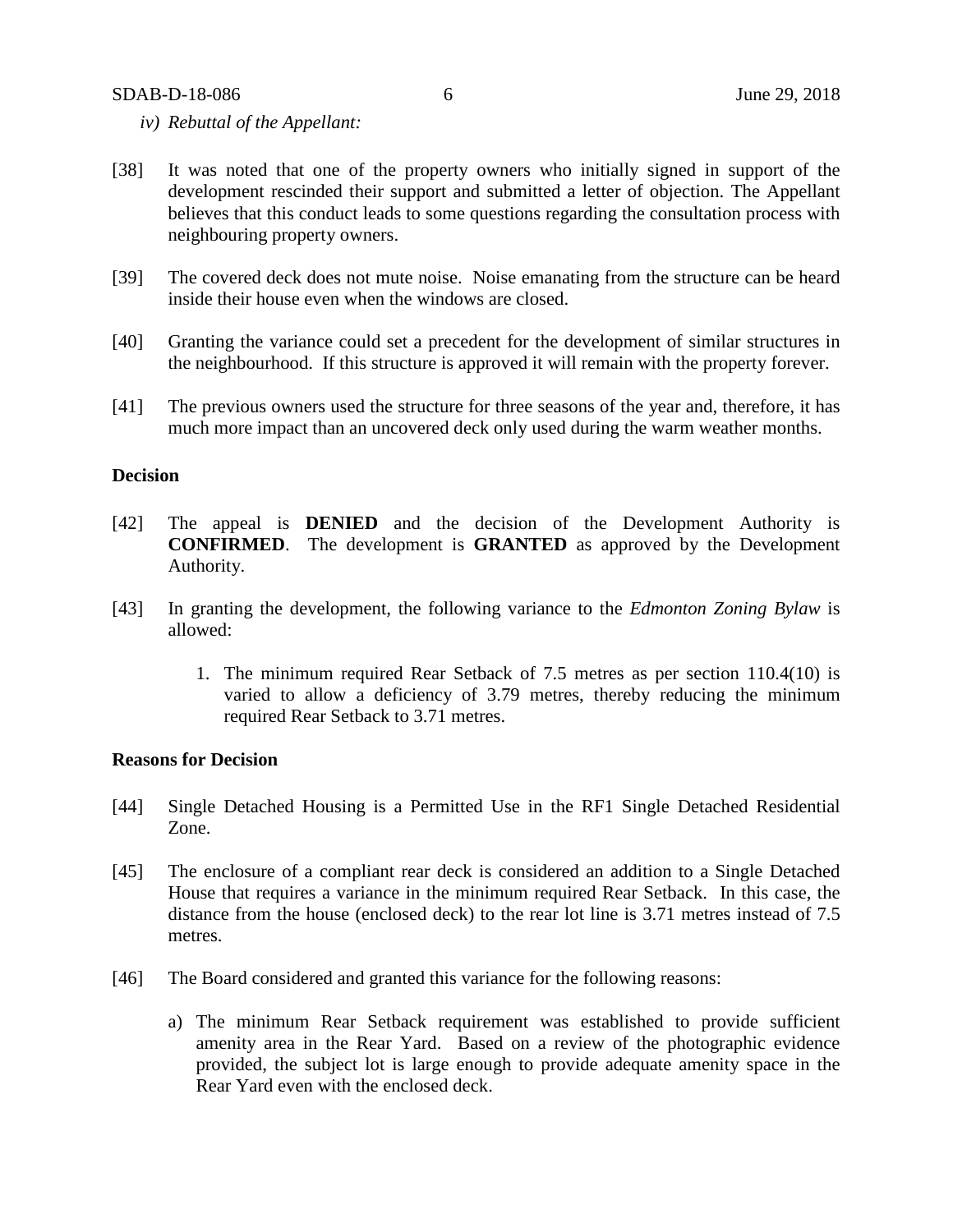- b) The minimum Rear Setback requirement also addresses massing impacts on neighbouring property owners. Based on a review of the evidence and photographs provided, the enclosed deck is a single storey translucent/transparent structure that is stepped down from the existing two storey Principal Dwelling and, therefore, will not cause any significant massing effects or overlook issues onto neighbouring properties.
- [47] The Appellant raised three primary concerns, specifically increased noise, the aesthetic impacts of the structure as seen from their property, and their opinion that it is not characteristic of the neighbourhood which will result in a negative impact on the value of their property.
- [48] The Board considered the concerns of the Appellant but found that they were not compelling enough to persuade the Board to refuse the proposed development by not granting the required variance. The Appellant did not provide sufficient evidence to demonstrate how enclosing an existing rear deck would significantly increase noise. The deck would be used whether covered or uncovered and could generate the same amount of noise even if the variance was not granted.
- [49] The appearance of the structure and whether or not it is aesthetically pleasing is subjective.
- [50] The Board notes that three to four neighbours have provided written support for the existing structure. The Board notes the suggestion of the Appellant that this support may have been obtained without full disclosure from the Respondent. However, the size of the required variance was contained in the information that was provided to the neighbours. The neighbours are all very familiar with the location and the appearance of the sunroom that has existed on this property for three years.
- [51] Based on the evidence provided that there are other covered decks existing in this neighbourhood, although not of a similar design, the Board could not conclude that the existing transparent enclosed deck is not characteristic of the neighbourhood.
- [52] For these reasons the Board finds that the existing enclosed deck will not unduly interfere with the amenities of the neighbourhood nor materially interfere with or affect the use, enjoyment or value of neighbouring parcels of land.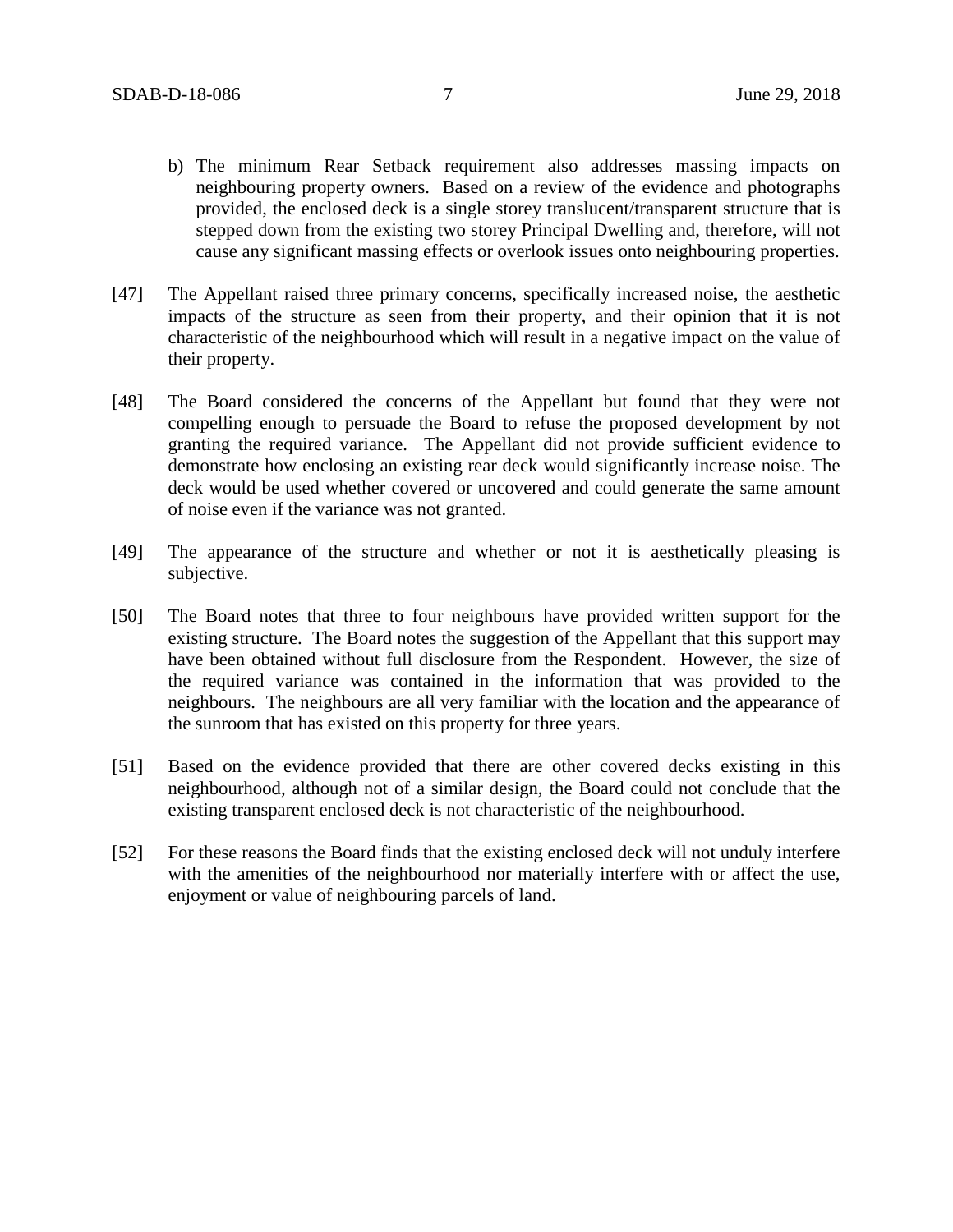[53] Therefore, the appeal is denied.

Mr. I. Wachowicz, Chair Subdivision and Development Appeal Board

Board members in attendance: Mr. B. Gibson, Mr. C. Buyze, Mr. K. Hample, Ms. G. Harris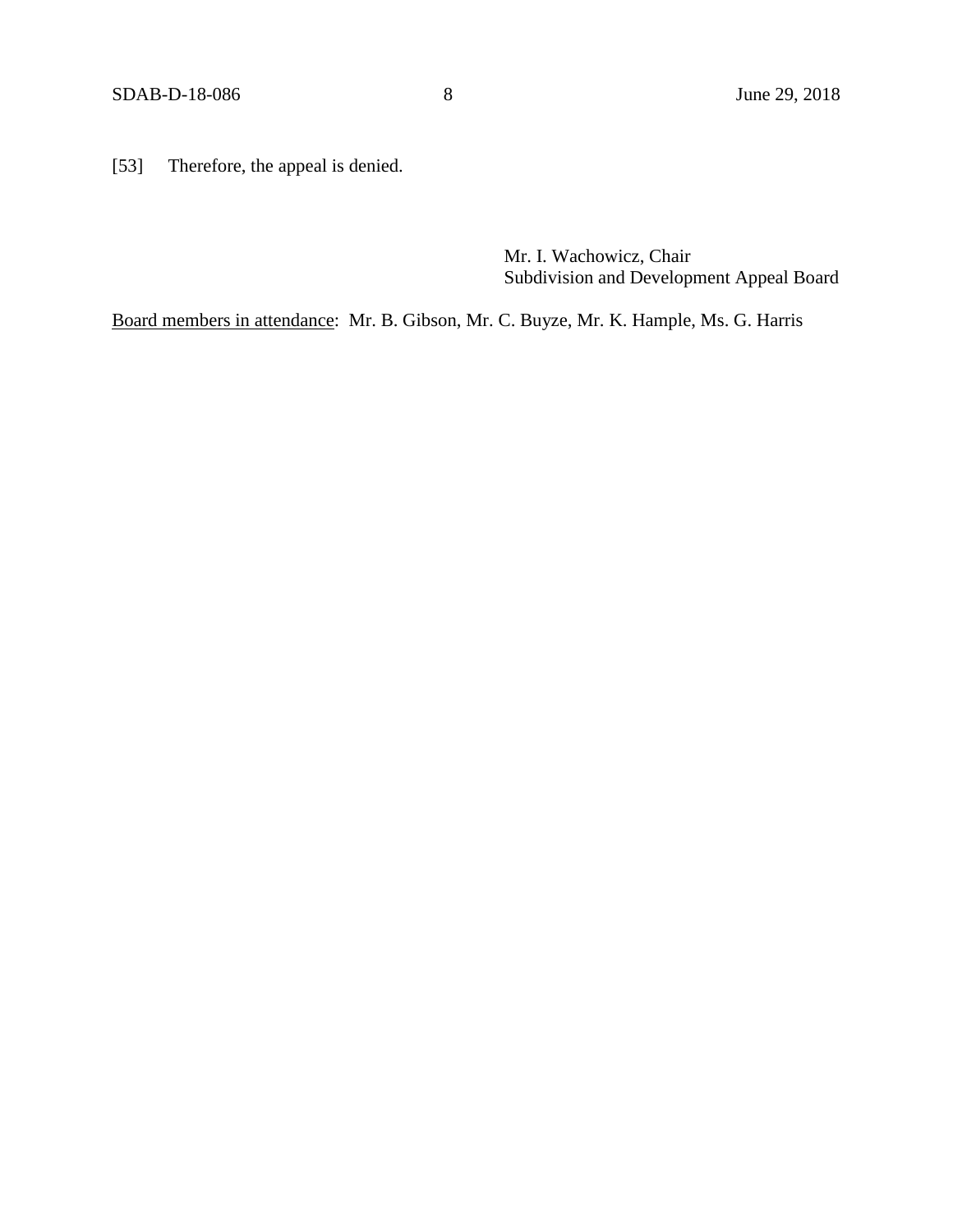#### **Important Information for the Applicant/Appellant**

- 1. This is not a Building Permit. A Building Permit must be obtained separately from Development & Zoning Services, located on the 2nd Floor, Edmonton Tower, 10111 – 104 Avenue NW, Edmonton, AB T5J 0J4.
- 2. Obtaining a Development Permit does not relieve you from complying with:
	- a) the requirements of the *Edmonton Zoning Bylaw*, insofar as those requirements have not been relaxed or varied by a decision of the Subdivision and Development Appeal Board,
	- b) the requirements of the *Alberta Safety Codes Act*,
	- c) the *Alberta Regulation 204/207 – Safety Codes Act – Permit Regulation*,
	- d) the requirements of any other appropriate federal, provincial or municipal legislation,
	- e) the conditions of any caveat, covenant, easement or other instrument affecting a building or land.
- 3. When an application for a Development Permit has been approved by the Subdivision and Development Appeal Board, it shall not be valid unless and until any conditions of approval, save those of a continuing nature, have been fulfilled.
- 4. A Development Permit will expire in accordance to the provisions of section 22 of the *Edmonton Zoning Bylaw, Bylaw 12800*, as amended.
- 5. This decision may be appealed to the Alberta Court of Appeal on a question of law or jurisdiction under section 688 of the *Municipal Government Act*, RSA 2000, c M-26. If the Subdivision and Development Appeal Board is served with notice of an application for leave to appeal its decision, such notice shall operate to suspend the Development Permit.
- 6. When a decision on a Development Permit application has been rendered by the Subdivision and Development Appeal Board, the enforcement of that decision is carried out by Development & Zoning Services, located on the 2nd Floor, Edmonton Tower, 10111 – 104 Avenue NW, Edmonton, AB T5J 0J4.

*NOTE: The City of Edmonton does not conduct independent environmental checks of land within the City. If you are concerned about the stability of this property for any purpose, you should conduct your own tests and reviews. The City of Edmonton, when issuing a development permit, makes no representations and offers no warranties as to the suitability of the property for any purpose or as to the presence or absence of any environmental contaminants on the property.*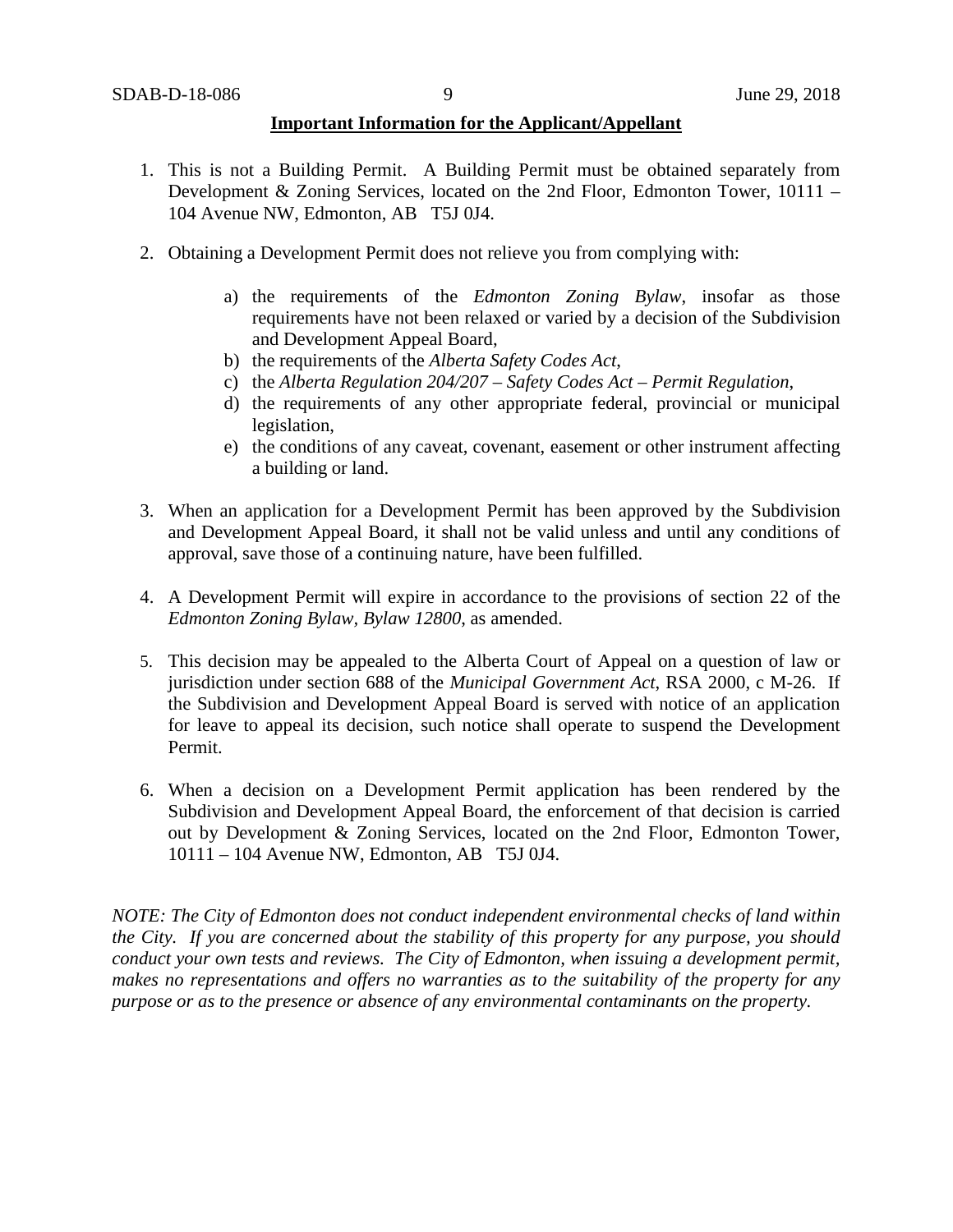

Date: June 29, 2018 Project Number: 262445566-001 File Number: SDAB-D-18-087

## **Notice of Decision**

[1] On June 14, 2018, the Subdivision and Development Appeal Board (the "Board") heard an appeal that was filed on **May 16, 2018**. The appeal concerned the decision of the Development Authority, issued on May 11, 2018 to refuse the following development:

### **To install one (1) Freestanding Minor Digital On-premises Offpremises Sign (one (1) Digital panel 3 metres by 6.1 metres facing north). (PATTISON - RALLY SUBARU).**

- [2] The subject property is on Plan 0326134 Blk 94 Lot 8, located at 5215 Calgary Trail NW, within the (CB2) General Business Zone. The Major Commercial Corridors Overlay applies to the subject property.
- [3] The following documents were received prior to the hearing and form part of the record:
	- A copy of the Development Permit application with attachments, proposed plans, and the refused Development Permit;
	- The Development Officer's written submission; and
	- The Appellant's written submissions.

### **Preliminary Matters**

- [4] At the outset of the appeal hearing, the Chair confirmed with the parties in attendance that there was no opposition to the composition of the panel.
- [5] The Chair outlined how the hearing would be conducted, including the order of appearance of parties, and no opposition was noted.
- [6] The appeal was filed on time, in accordance with section 686 of the *Municipal Government Act*, RSA 2000, c M-26.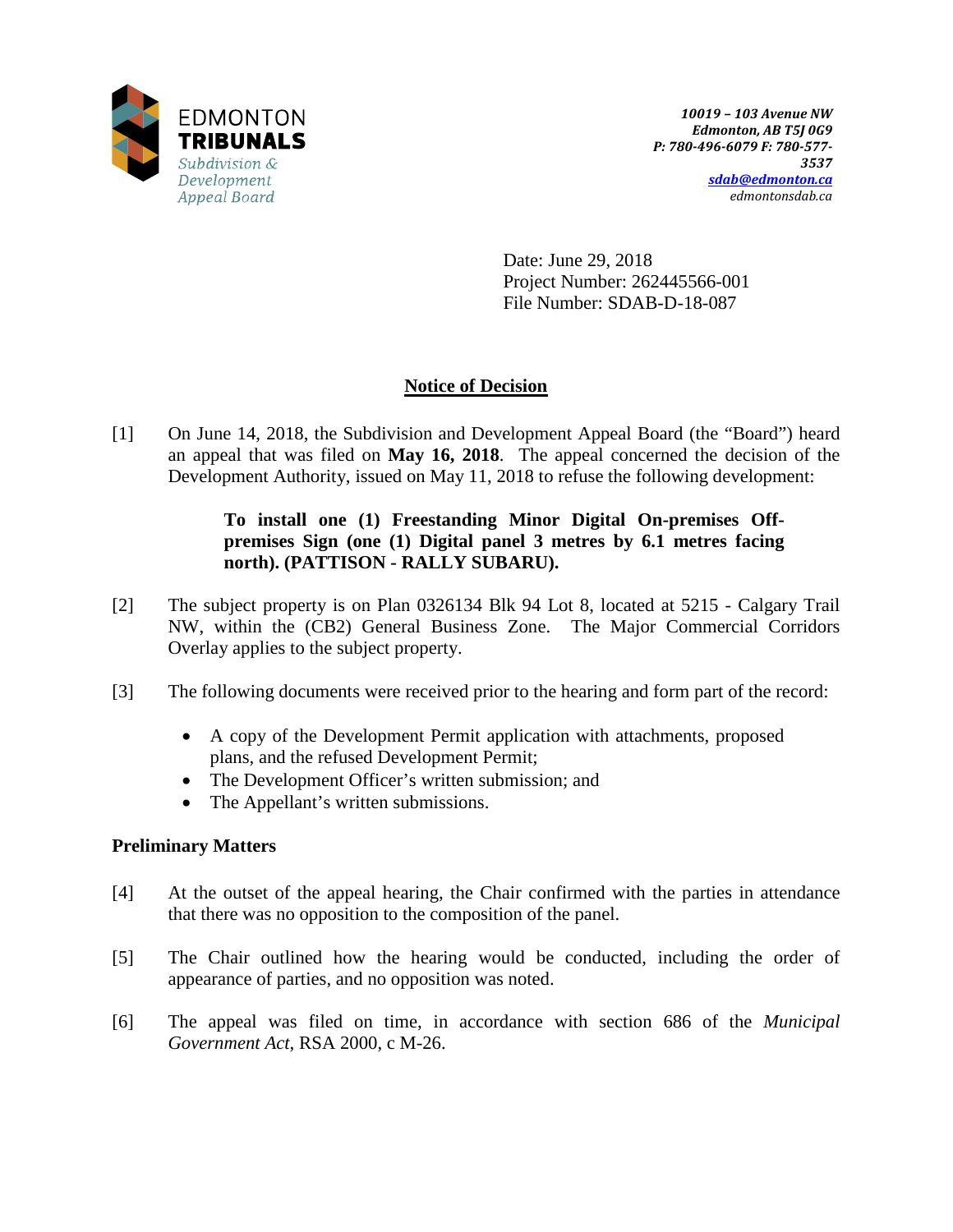### **Summary of Hearing**

- *i) Position of the Appellant, Mr. J. Murphy, Legal Counsel for Pattison Outdoor Advertising:*
- [7] The maximum allowable combined digital sign copy area and any other type of copy on the same sign face shall not exceed 65.0 square metres. The proposed sign area is 18.58 square metres.
- [8] Section 813.4(6)(a) of the Major Commercial Corridors Overlay states:

Setbacks with a minimum Width of 7.5 metres shall be provided adjacent to Major Arterial Roads within the Major Commercial Corridors and adjacent Arterial Roads that directly intersect such Major Arterial Roads. However, the Development Officer may use variance power to reduce this Setback requirement to a minimum Width of 4.5 metres, provided that:

- i. the average Width of the Setback is not less than 6.0 metres; and
- ii. this Setback width relaxation is required to allow for a more efficient utilization of the Site and the relaxation shall result in an articulation of the Setback width that shall enhance the overall appearance of the Site.

In Mr. Murphy's opinion, the Development Officer could have and should have granted this variance.

- [9] A site plan was referenced to illustrate that the proposed sign will be setback 4.5 metres from Calgary Trail. The on-site building (Rally Subaru) is setback approximately 8.5 metres from Calgary Trail. The requirements of section 813.4(6)(a) have been met because the average width of the setback is not less than 6.0 metres and the relaxation will enhance the overall appearance and allow a more efficient use of the site for the car dealership.
- [10] The proposed sign falls within the Transportation Association of Canada cone of vision. Pattison Outdoor Advertising commissioned a safety assessment for the proposed sign location as an alternative to locating the sign 7.5 metres from the west property line, outside of the cone of vision. The report concluded that the sign is not expected to have a negative impact on the driver workload. Subdivision Planning reviewed the report and accepted the conclusion.
- [11] Photographs were referenced to illustrate the location of a previously existing digital sign on the abutting lot to the south of the subject site. The proposed sign is intended to replace that sign which existed at its former location for many years without any difficulty or complaints, and was removed to accommodate the re-development of that site.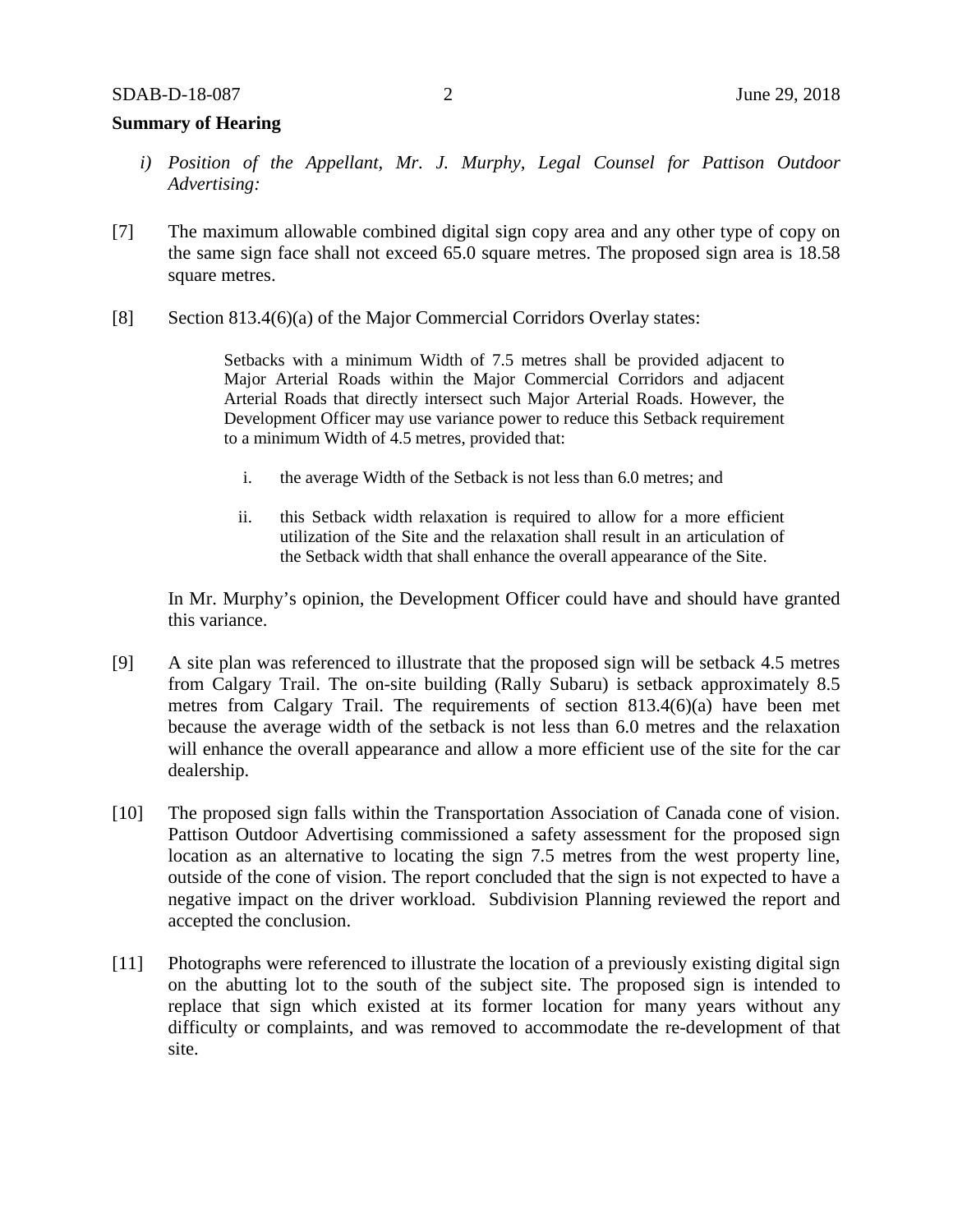#### SDAB-D-18-087 3 June 29, 2018

- [12] A Google Earth aerial photograph was referenced to show the location of the sign that was removed, the location of the proposed sign and the billboard sign that is located within the minimum required 300 metre separation distance. This deficiency is more than compensated for by the fact that the larger billboard sign is located around a curved portion of Calgary Trail from the proposed sign location and the two signs cannot be seen at the same time while driving south.
- [13] In Mr. Murphy's opinion, the proposed sign will not add to the proliferation of signs in this area because the proposed sign is simply replacing a sign that has been removed and the variance required in the minimum separation distance is minor.
- [14] The Calgary Trail Land Use Study is not a statutory plan. It is a document upon which future planning is to be based and it does not bind the Board. It was adopted in 1984 at a time when sign development was not a matter of land Use but merely one of regulatory approval only and before the development of digital signs. The Calgary Trail Land Use Study discourages old-fashioned billboards. The proposed minor digital sign is brand new and similar signs throughout the City have been accepted as extremely attractive.
- [15] A previous decision of the Board was referenced that dealt with the Calgary Trail Land Use Study.
- [16] Subdivision Planning and the Development Officer recommended conditions that are acceptable to the Applicant.
	- *ii) Position of the Development Officer, Ms. B. Noorman:*
- [17] The Development Officer provided a written submission and did not attend the hearing.

#### **Decision**

- [18] The appeal is **ALLOWED** and the decision of the Development Authority is **REVOKED.** The development is **GRANTED** as applied for to the Development Authority, subject to the following **CONDITIONS:**
	- 1. The permit will expire on June 29, 2023.
	- 2. The proposed Freestanding Minor Digital On-premises Off-premises Signs shall comply in accordance to the approved plans submitted.
	- 3. Ambient light monitors shall automatically adjust the brightness level of the Copy Area based on ambient light conditions. Brightness levels shall not exceed 0.3 footcandles above ambient light conditions when measured from the Sign face at its maximum brightness, between sunset and sunrise, at those times determined by the Sunrise / Sunset calculator from the National Research Council of Canada; (Reference Section  $59.2(5)(a)$ )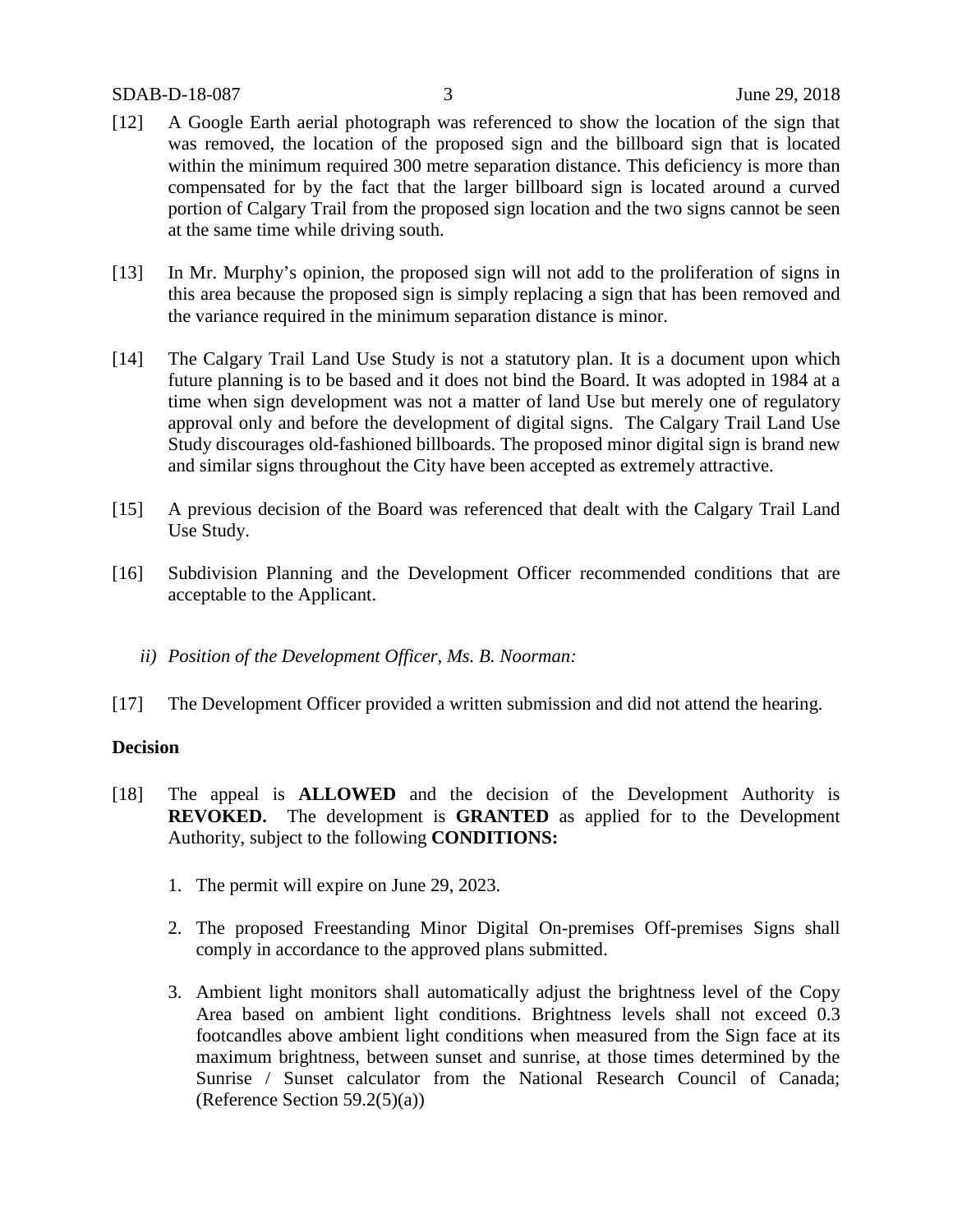- 4. Brightness level of the Sign shall not exceed 400 nits when measured from the sign face at its maximum brightness, between sunset and sunrise, at those times determined by the Sunrise/Sunset calculator from the national research Council of Canada; (Reference Section 59.2(5)(b))
- 5. Minor Digital On-premises Off-premises Signs shall have a Message Duration greater than or equal to 6 seconds. (Reference Section 7.9(8))
- 6. All Freestanding Signs, Major Digital Signs, Minor Digital On-premises Signs, Minor Digital Off-premises Signs, and Minor Digital On-premises Off-premises Signs shall be located so that all portions of the Sign and its support structure are completely located within the property and no part of the Sign may project beyond the property lines unless otherwise specified in a Sign Schedule. (Reference Section 59.2(12)).
- 7. The following conditions, in consultation with Subdivision Planning, shall apply to the proposed Minor Digital Off-premises Sign, in accordance to Section 59.2.11:
	- a. That, should at any time, City Operations determine that the sign face contributes to safety concerns, the owner/applicant must immediately address the safety concerns identified by removing the sign, de-energizing the sign, changing the message conveyed on the sign, and or address the concern in another manner acceptable to Transportation Operations.
	- b. That the owner/applicant must provide a written statement of the actions taken to mitigate concerns identified by City Operations within 30 days of the notification of the safety concern. Failure to provide corrective action will result in the requirement to immediately remove or de-energize the sign.
- [19] In granting the development, the following variances to the *Edmonton Zoning Bylaw* are allowed:
	- 1. The minimum required separation distance of 300 metres per schedule 59F.3(6)(e) is varied to allow a deficiency of 20 metres, thereby reducing the separation distance to 280 metres.
	- 2. The minimum required (west) Setback of 7.5 metres per section 813.4(6)(a) is varied to allow a deficiency of 3.0 metres, thereby reducing the (west) Setback to 4.5 metres.
	- 3. The requirements of section 813.4(6)(b) are waived.

### **Reasons for Decision**

[20] A Freestanding Minor Digital On-premises Off-premises Sign is a Discretionary Use in the (CB2) General Business Zone.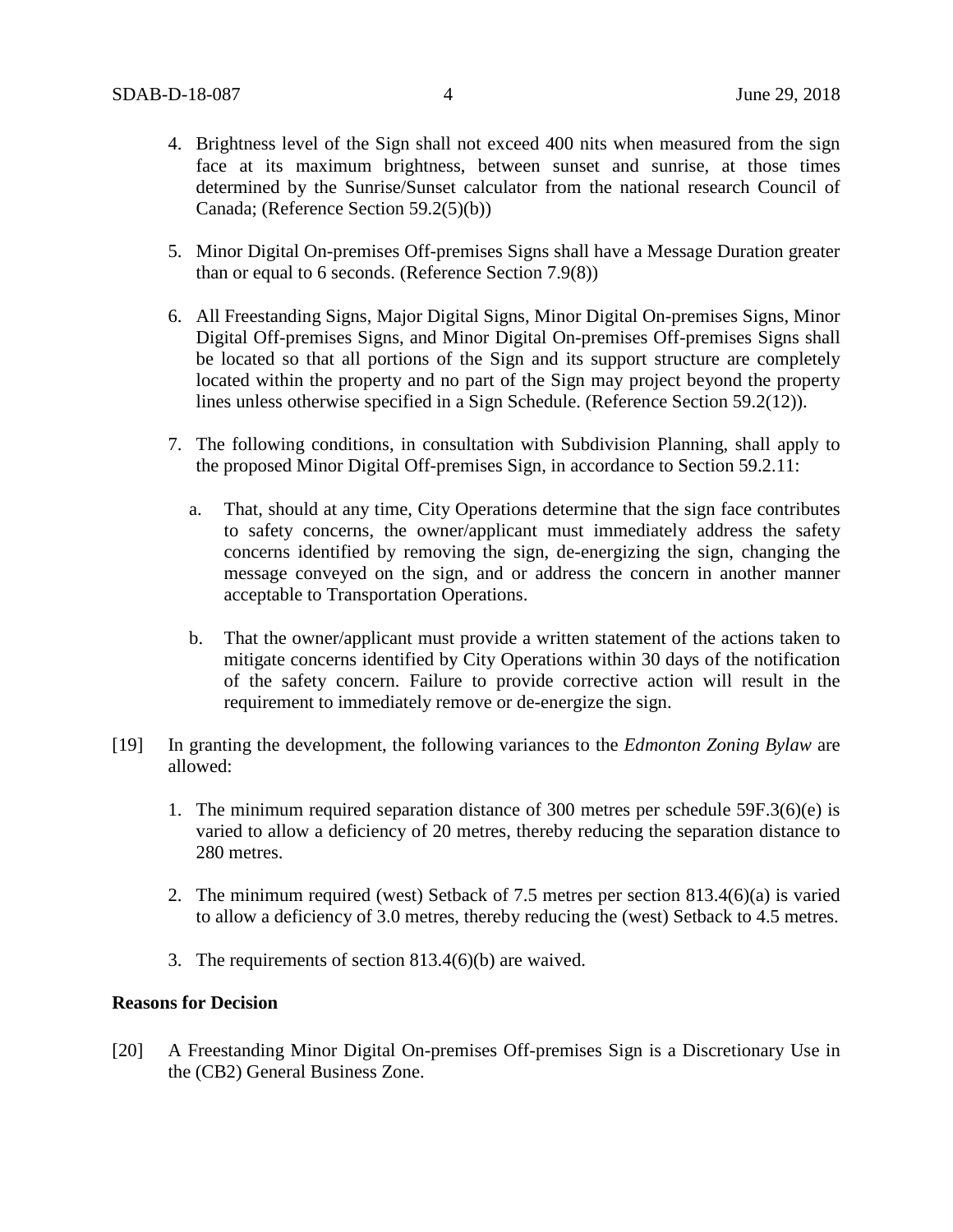SDAB-D-18-087 5 June 29, 2018

- [21] The Development Officer identified four reasons for refusal. The first reason for refusal is a deficiency of 20 metres in the minimum required 300 metre separation distance, pursuant to schedule 59F.3(6)(e) of the *Edmonton Zoning Bylaw*. The Board granted a variance from that requirement for the following reasons:
	- a) The proposed Minor Digital On-premises Off-premises Sign will replace a Digital Sign that previously existed on the lot immediately south of the subject Site. Pattison Outdoor Advertising recently removed that Sign. The primary function of the minimum separation distance requirement is to prevent the proliferation of Signs. The Board finds that granting the variance will not increase the proliferation of Signs along Calgary Trail because the proposed Sign is simply replacing a Digital Sign that has been removed.
	- b) The Board notes that the proposed Sign has a Copy Area of 18.58 square metres which is well below the maximum allowable Copy Area of 65.0 square metres, which will mitigate the impact of the sign.
	- c) The proposed Sign and the existing Sign that is located within the minimum required 300 metre separation distance are separated by a significant curved portion of Calgary Trail. The result is that the proposed Sign and the existing Sign cannot be seen at the same time while driving south along Calgary Trail. The Board finds that this further mitigates any concerns about Sign proliferation.
	- d) The existing Sign that is located within the minimum required 300 metre separation distance is a paper poster board, not a Digital Sign.
	- e) For all of these reasons, the Board finds that granting the variance in the minimum required separation distance will not unduly interfere with the amenities of the neighbourhood nor materially affect the use, enjoyment or value of neighbouring parcels of land.
- [22] The second reason for refusal cited by the Development Officer was that the proposed Sign does not comply with section 3.4.b.ii of the Calgary Trail Land Use Study. However, the Calgary Trail Land Use Study is not a statutory plan within the definition of the *Municipal Government Act*. Section 4(31) of the City of Edmonton Charter states that in relation to the City of Edmonton, section 616(dd) of the *Municipal Government Act* shall be read as follows:
	- (dd) "statutory plan" means
		- (i) an intermunicipal development plan,
		- (ii) a municipal development plan,
		- (iii) an area structure plan,
		- (iv) an area redevelopment plan, and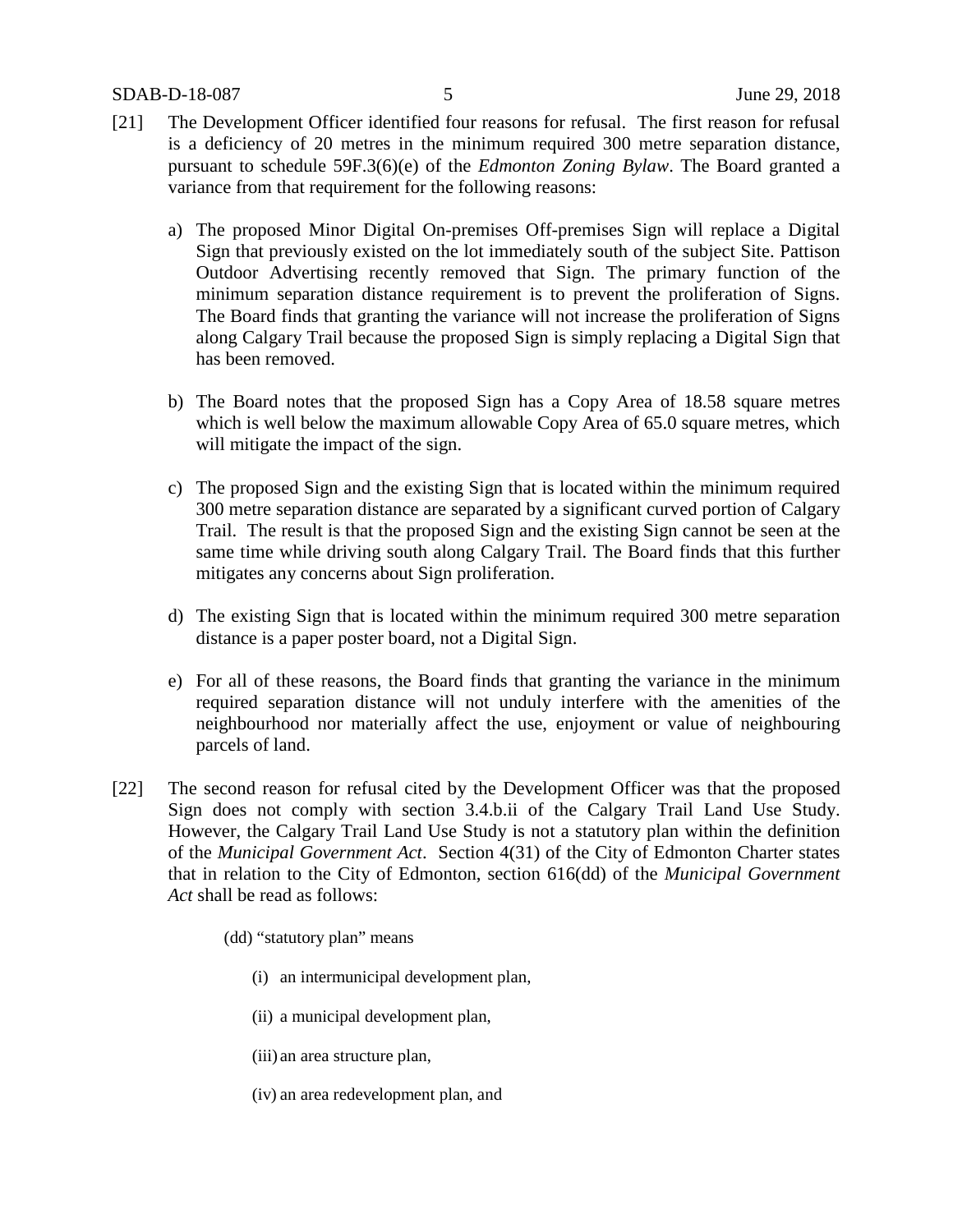(v) an additional statutory plan under section 635.1

adopted by the City under Division 4;

The Calgary Trial Land Use Study does not meet the above definition. Not only is it not a statutory plan within the meaning of the *Municipal Government Act*, it is not a Bylaw of the City of Edmonton either, being approved by a Council Resolution on September 11, 1984. Section 687(3) of the *Municipal Government Act* sets out the documents that this Board must comply with; it does not list any document class that would include a document such as the Calgary Trail Land Use Study.

The Board is therefore not bound by the Calgary Trail Land Use Study although it has reviewed the terms. The Board agrees with the evidence of the Appellant that this Study was adopted by City Council in 1984 prior to the development of Digital Signs. While it does discourage the Use of portable signs and free-standing billboards it also suggests that "particularly older signage" should be targeted noting that it was "perceived by many to be unattractive". Given that the Study was adopted by Resolution in 1984 prior to the development of Digital Signs, it is difficult to determine whether or not the Calgary Trail Land Use Study has an impact on this application for a new Digital Sign.

[23] The third reason for refusal was that in the opinion of the Development Officer, the proposed Sign was not in keeping with the General Purpose of the Major Commercial Corridors Overlay which is "to ensure that development along major Commercial Corridors is visually attractive and that due consideration is given to pedestrian and traffic safety". It was the opinion of the Development Officer that the proposed Sign contributes to Sign proliferation and does not enhance development along the Major Commercial Corridor architecturally or visually.

The Board finds that the attractiveness of a Digital Sign is subjective. While some find them unattractive, others find them a significant improvement over paper billboards. The proposed Digital Sign will replace a Digital Sign that has been removed and will not have a visual or architectural impact on development along Calgary Trail.

- [24] With respect to traffic safety, the Applicant commissioned a safety assessment for the proposed Digital Sign location that is signed and sealed by a Professional Engineer. The assessment concluded that there are no traffic or safety concerns arising from the proposed Digital Sign at this location. Transportation Services reviewed and accepted the conclusions of the assessment with the addition of four additional conditions that have been imposed by the Board. Therefore, the Board finds that the proposed development complies with section 813.1 of the Major Commercial Corridors Overlay.
- [25] The final reason for refusal was a deficiency in the minimum required width of the Setback adjacent to a Major Arterial Roadway. However, the Development Officer had variance power to reduce the Setback requirement from 7.5 metres to 4.5 metres if the average Width of the Setback is not less than 6.0 metres and the relaxation is required to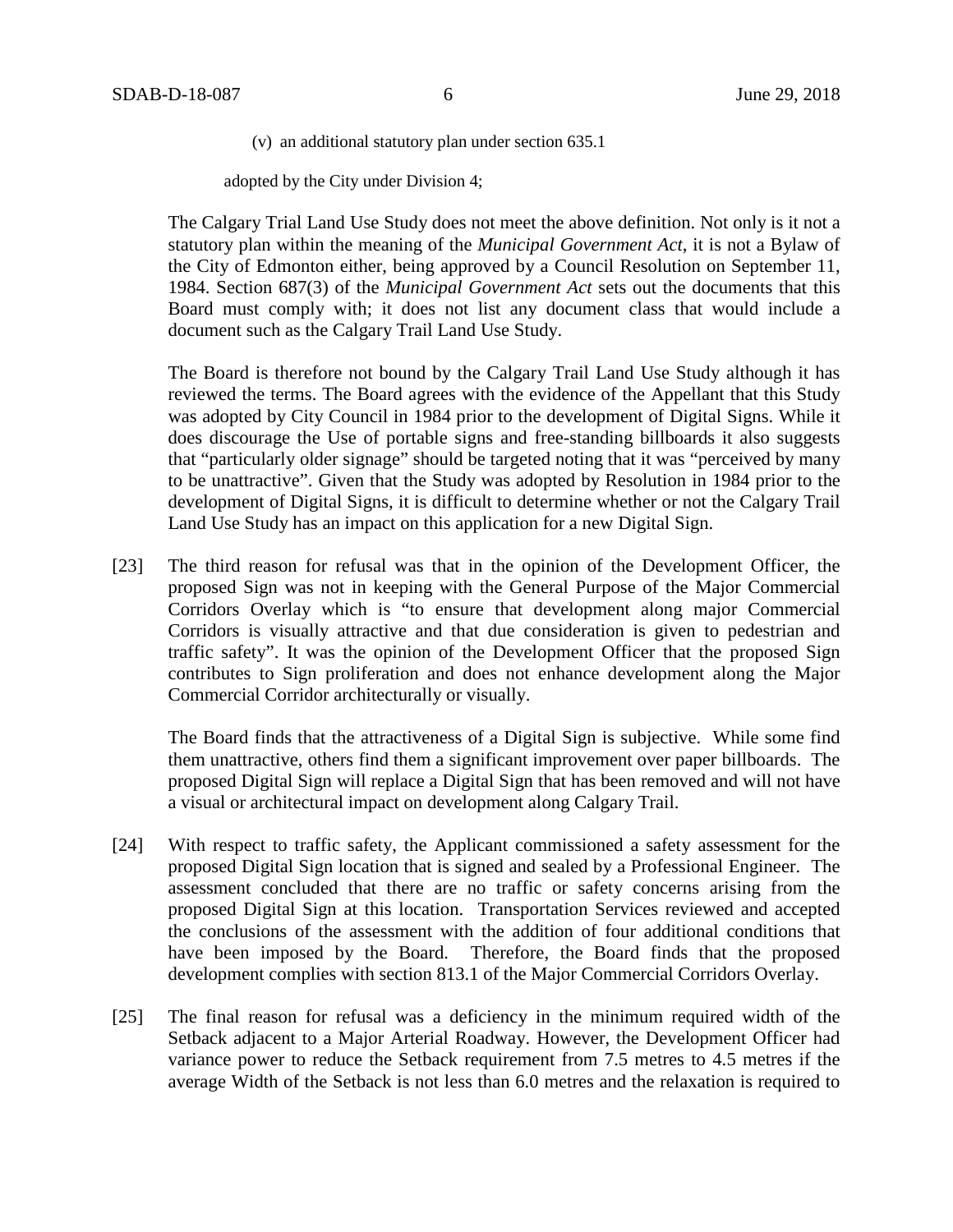allow for a more efficient utilization of the Site and the relaxation shall result in an articulation of the Setback Width that shall enhance the overall appearance of the Site.

The Board finds that the development permit is for one Minor Digital On-premises Offpremises Sign. Based on the evidence provided, the principal building (Rally Subaru) on the Site is Setback approximately 8.5 metres from the (west) property line. Therefore, the average Width of the Setback is not less than 6.0 metres. Granting the variance to reduce the Setback requirement will allow for more efficient utilization of the Site because the car dealership requires a significant amount of parking for its inventory.

The proposed Sign will not have a significant visual impact and will not impact surrounding land uses along Calgary Trail.

[26] The Board notes that, section 813.4(6)(b) of the Major Commercial Corridors Overlay states that:

> Within the Setback areas specified above, a minimum of five deciduous trees (with a minimum Caliper of 6 centimetres), three coniferous trees (with a minimum Height of 3.0 metres), and 20 shrubs shall be required for each 35.0 metres of lineal Yard Frontage. A continuous screen, an average of 0.75 metres in Height, shall be provided within the required Setback, through a combination of berming and shrub planting

If this development requirement is triggered by approving the development permit application, the Board waives this requirement for the following reason:

- a) This requirement did not exist or was waived at the time of the issuance of the Major Development Permit for this Site. The addition of the proposed Sign does not significantly alter the Site. Based on a review of the photographs provided, the Board notes that the Site is located in a heavily commercialized zone and the existing landscaping is characteristic of the area.
- [27] For these reasons the Board finds that the proposed development with the conditions imposed, will not unduly interfere with the amenities of the neighbourhood nor materially interfere with or affect the use, enjoyment or value of neighbouring parcels of land.
- [28] The appeal is allowed.

Mr. I. Wachowicz, Chair Subdivision and Development Appeal Board

Board members in attendance: Mr. B. Gibson, Mr. C. Buyze, Mr. K. Hample, Ms. G. Harris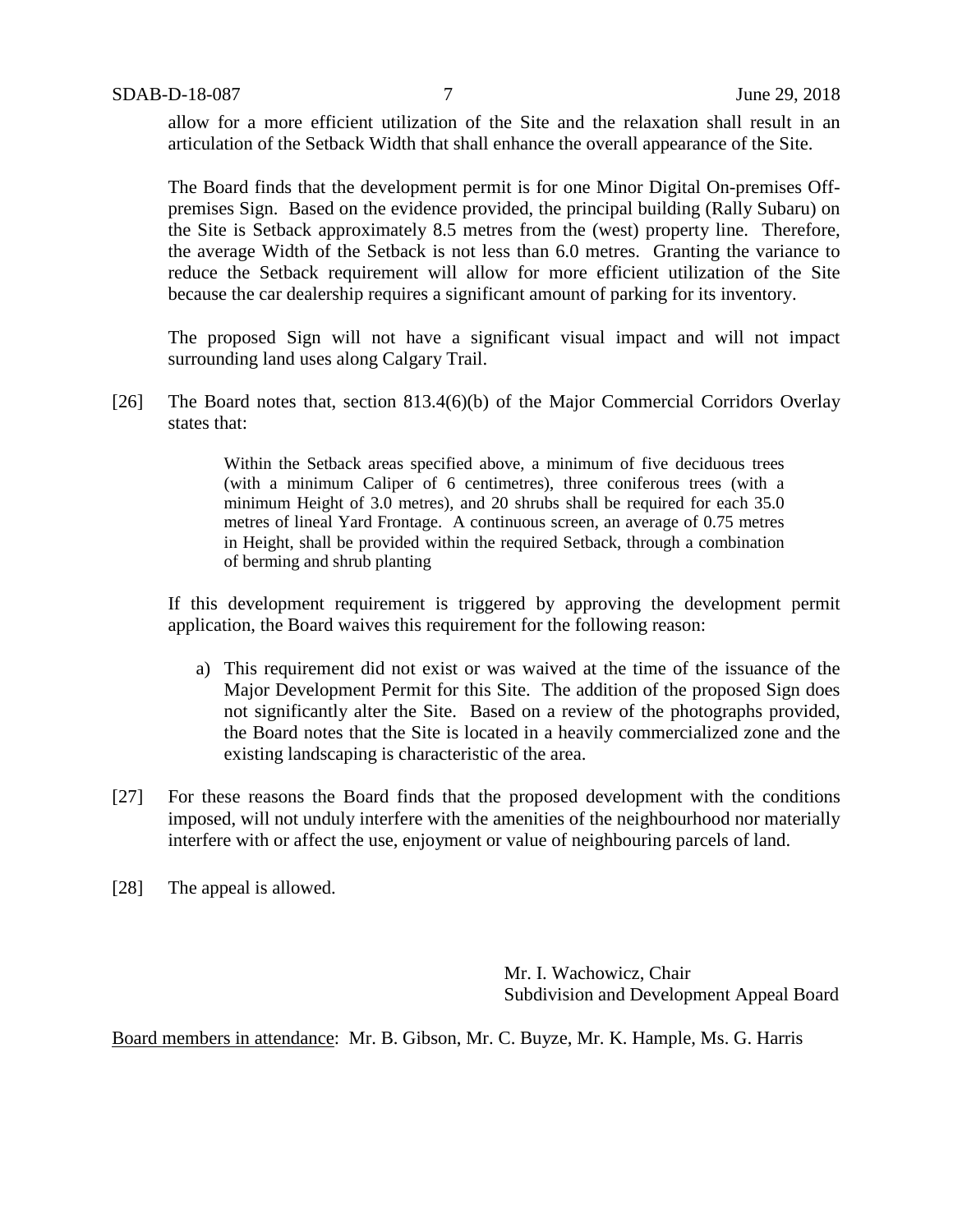### **Important Information for the Applicant/Appellant**

- 1. This is not a Building Permit. A Building Permit must be obtained separately from Development & Zoning Services, located on the 2nd Floor, Edmonton Tower, 10111 – 104 Avenue NW, Edmonton, AB T5J 0J4.
- 2. Obtaining a Development Permit does not relieve you from complying with:
	- a) the requirements of the *Edmonton Zoning Bylaw*, insofar as those requirements have not been relaxed or varied by a decision of the Subdivision and Development Appeal Board,
	- b) the requirements of the *Alberta Safety Codes Act*,
	- c) the *Alberta Regulation 204/207 – Safety Codes Act – Permit Regulation*,
	- d) the requirements of any other appropriate federal, provincial or municipal legislation,
	- e) the conditions of any caveat, covenant, easement or other instrument affecting a building or land.
- 3. When an application for a Development Permit has been approved by the Subdivision and Development Appeal Board, it shall not be valid unless and until any conditions of approval, save those of a continuing nature, have been fulfilled.
- 4. A Development Permit will expire in accordance to the provisions of section 22 of the *Edmonton Zoning Bylaw, Bylaw 12800*, as amended.
- 5. This decision may be appealed to the Alberta Court of Appeal on a question of law or jurisdiction under section 688 of the *Municipal Government Act*, RSA 2000, c M-26. If the Subdivision and Development Appeal Board is served with notice of an application for leave to appeal its decision, such notice shall operate to suspend the Development Permit.
- 6. When a decision on a Development Permit application has been rendered by the Subdivision and Development Appeal Board, the enforcement of that decision is carried out by Development & Zoning Services, located on the 2nd Floor, Edmonton Tower, 10111 – 104 Avenue NW, Edmonton, AB T5J 0J4.

*NOTE: The City of Edmonton does not conduct independent environmental checks of land within the City. If you are concerned about the stability of this property for any purpose, you should conduct your own tests and reviews. The City of Edmonton, when issuing a development permit, makes no representations and offers no warranties as to the suitability of the property for any purpose or as to the presence or absence of any environmental contaminants on the property.*